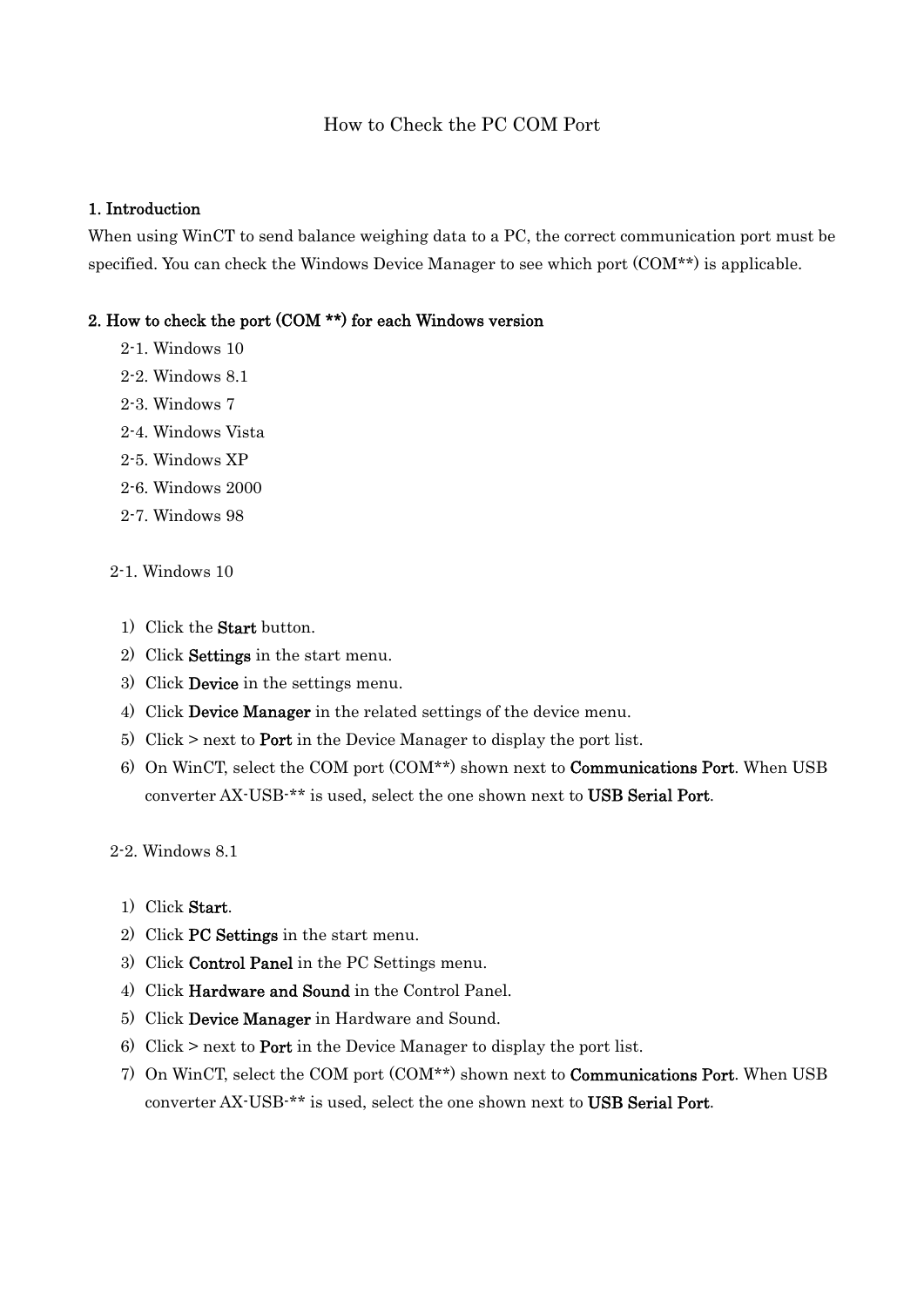#### 2-3. Windows 7

- 1) Click Start.
- 2) Click Control Panel in the Start menu.
- 3) Click Device Manager in the Control Panel.
- 4) Click > next to Port in the Device Manager to display the port list.
- 5) On WinCT, select the COM port (COM\*\*) shown next to Communications Port. When USB converter AX-USB-\*\* is used, select the one shown next to USB Serial Port.

#### 2-4. Windows Vista

- 1) Click Start.
- 2) Click Control Panel in the Start menu.
- 3) Click Device Manager in the Control Panel.
- 4) Click + next to Port in the Device Manager to display the port list.
- 5) On WinCT, select the COM port (COM\*\*) shown next to Communications Port. When USB converter AX-USB-\*\* is used, select the one shown next to USB Serial Port.

#### 2-5. Windows XP

#### 1) Click Start.

- 2) Click Settings in the start menu.
- 3) Click Control Panel in the Settings menu.
- 4) Click System in the Control Panel.
- 5) Click the Hardware tab in System properties.
- 6) Click Device Manager.
- 7) Click + next to Port in the Device Manager to display the port list.
- 8) On WinCT, select the COM port (COM\*\*) shown next to Communications Port. When USB converter AX-USB-\*\* is used, select the one shown next to USB Serial Port.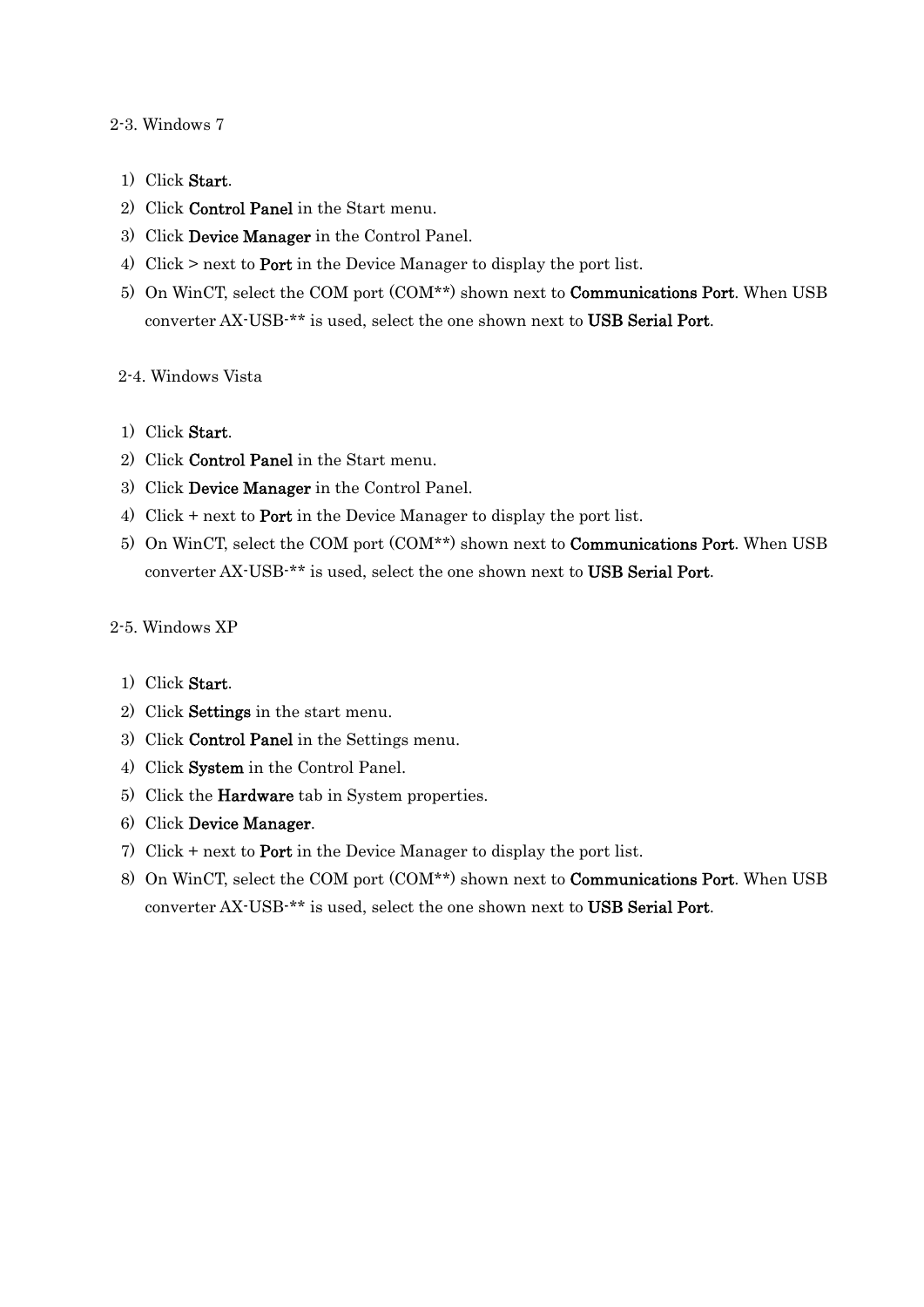2-6. Windows 2000

- 1) Click Start.
- 2) Click Settings in the start menu.
- 3) Click Control Panel in the Settings menu.
- 4) Click System in the Control Panel.
- 5) Click the Hardware tab in System properties.
- 6) Click Device Manager.
- 7) Click + next to Port in the Device Manager to display the port list.
- 8) On WinCT, select the COM port (COM\*\*) shown next to Communications Port.

#### 2-7. Windows 98

- 1) Click Start.
- 2) Click Settings in the start menu.
- 3) Click Control Panel in the Settings menu.
- 4) Click System in the Control Panel.
- 5) Click the Device Manager tab in System properties.
- 6) Click + next to **Port** to display the port list.
- 7) On WinCT, select the COM port (COM\*\*) shown next to Communications Port.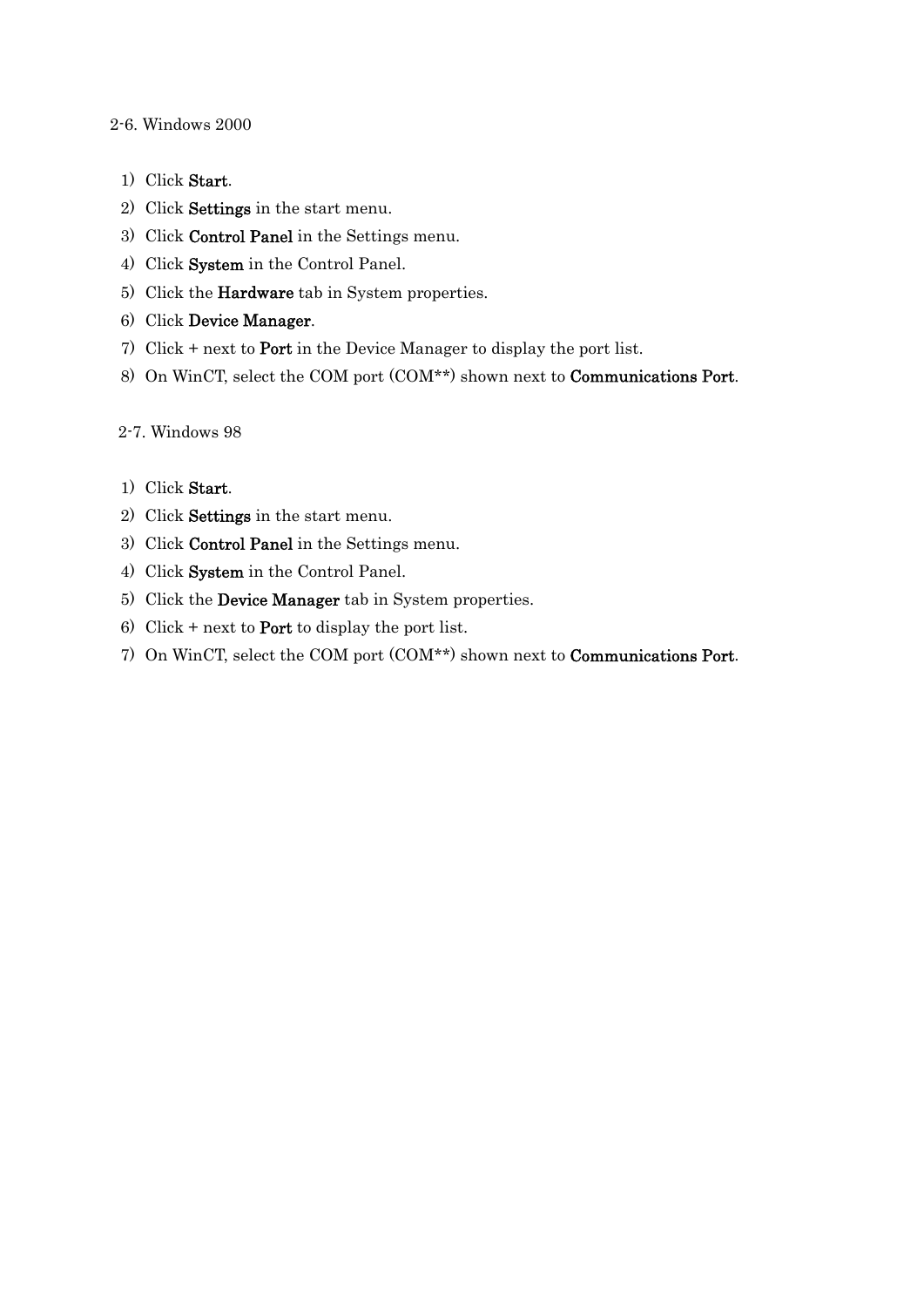### RsCom

RsCom performs command transmission and data reception for communication function enabled electronic balances and scales made by A&D and stores the received data in text format. RsCom is useful for sending and receiving data and checking data transmissions.

| RSCOM WINDOW                                                                                                 |                                                                             |
|--------------------------------------------------------------------------------------------------------------|-----------------------------------------------------------------------------|
| <b>®</b> RsCom Ver.5.11<br>$\Box$ $\Box$ $\mathbf{x}$                                                        |                                                                             |
| A&D Company,Limited                                                                                          | <b>Check</b><br>the<br><b>Device</b><br>Manager and set the<br>correct port |
| <b>Manual/Repeat</b><br>RS232C                                                                               |                                                                             |
| $\nabla$ Repeat<br>sec<br>5<br>COM9<br>Port :                                                                |                                                                             |
| Data Format<br>2400<br><b>Baud Rate</b><br>$\nabla$ Time<br>$\overline{\mathsf{v}}$ Date<br>$\nabla$ Seq. No | <b>Additional data</b>                                                      |
| E<br>▼<br>Parity<br>$\Box$ Command<br>$\Box$ PU                                                              |                                                                             |
| 7<br>▼<br>Length<br>Received Data                                                                            |                                                                             |
| ST, +200.0014<br>α<br>1<br>Stop Bit                                                                          |                                                                             |
| Command Data<br>CR/LF<br>Terminator                                                                          |                                                                             |
| ΙQ                                                                                                           | Send command                                                                |
| Clear<br>Printer<br>Start<br>Save<br>End                                                                     |                                                                             |
| ST, +200.0015<br>a<br>ST, +200.0016<br>α                                                                     |                                                                             |
| ST, +200.0016<br>q, 13:56:40                                                                                 |                                                                             |
| ST, +200.0016<br>g, 13:56:45                                                                                 |                                                                             |
| ST, +200.0016<br>g, 13:56:50, 2016-05-07                                                                     |                                                                             |
| ST, +200.0016<br>g, 13:56:55, 2016-05-07                                                                     | <b>Received data</b>                                                        |
| ST, +200.0016<br>g, 13:57:00, 2016-05-07, 1<br>ST, +200.0015<br>g, 13:57:05, 2016-05-07, 2                   |                                                                             |
| ST, +200.0015<br>g, 13:57:10, 2016-05-07, 3                                                                  | *Can be stored in                                                           |
| ST, +200.0015<br>g, 13:57:15, 2016-05-07, 4                                                                  | plain text.                                                                 |
| g, 13:57:20, 2016-05-07, 5<br>ST, +200.0014                                                                  |                                                                             |
|                                                                                                              |                                                                             |
|                                                                                                              |                                                                             |
|                                                                                                              |                                                                             |
|                                                                                                              |                                                                             |

# RsCom Window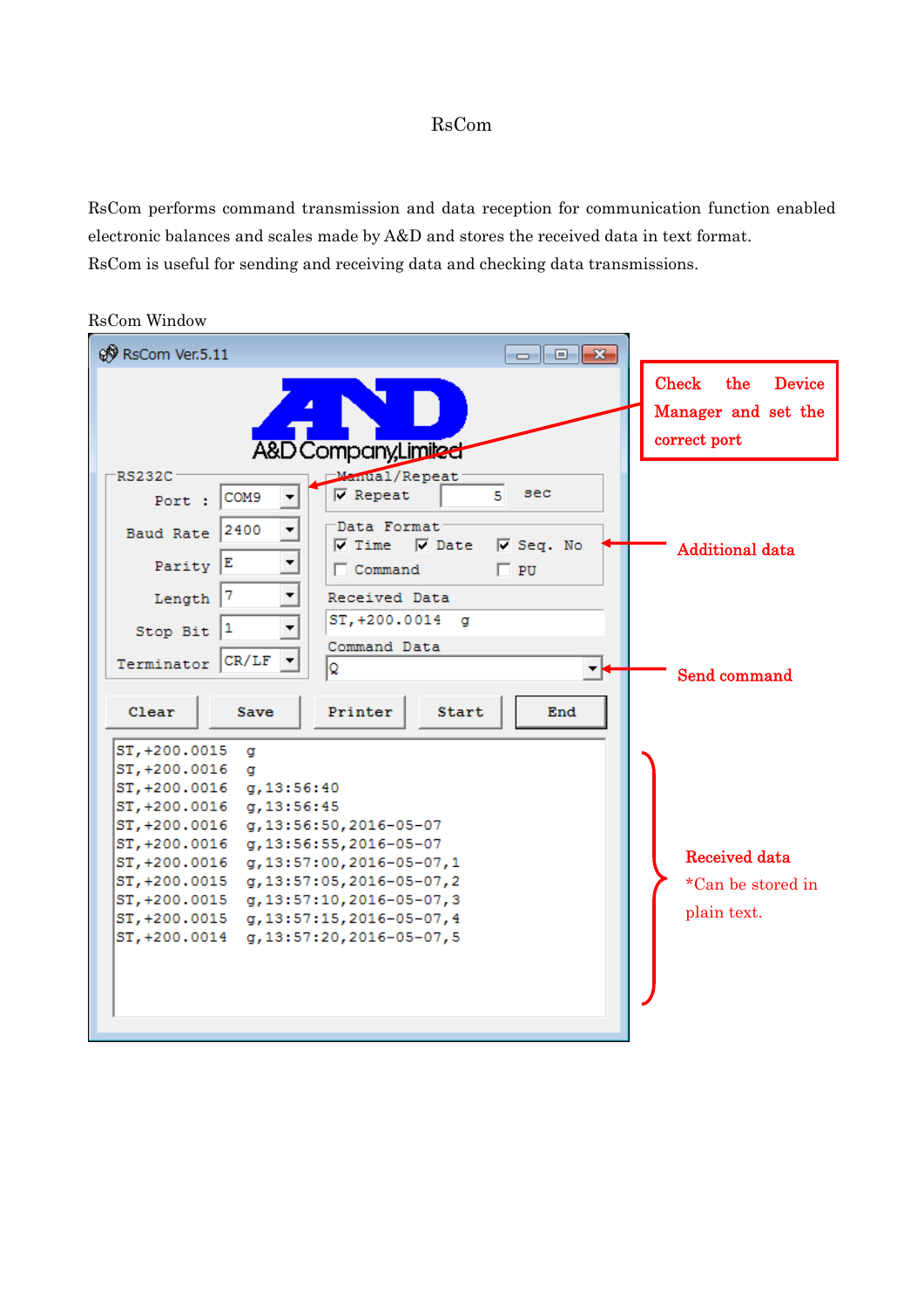### RsKey

RsKey performs data reception for communication function enabled electronic balances and scales made by A&D and writes received data directly to commercially available applications.

RsKey is useful for processing received data.

Commands cannot be sent so data must be output from balances or scales.

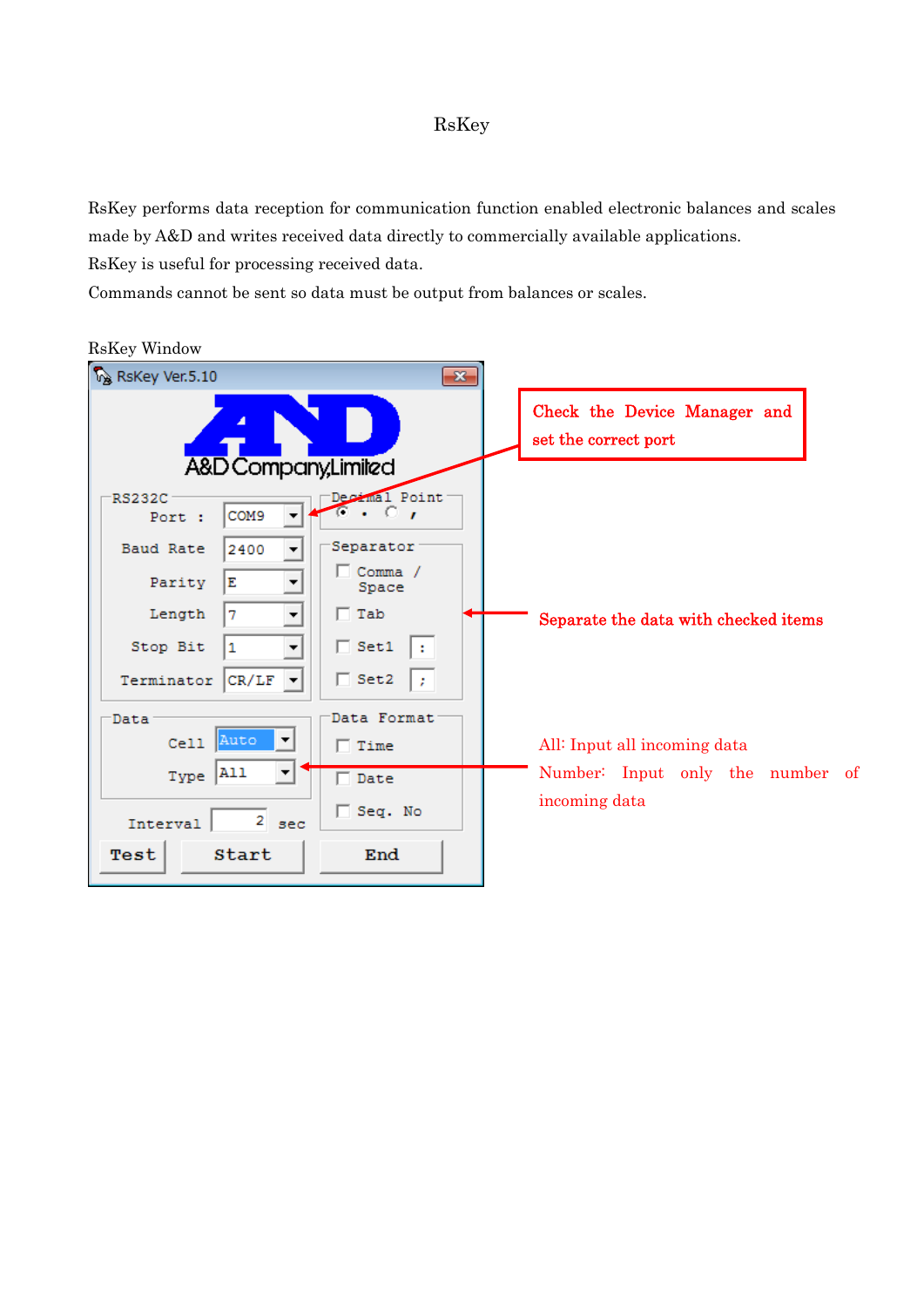

Example of directly entering data into application (in case of Microsoft Excel)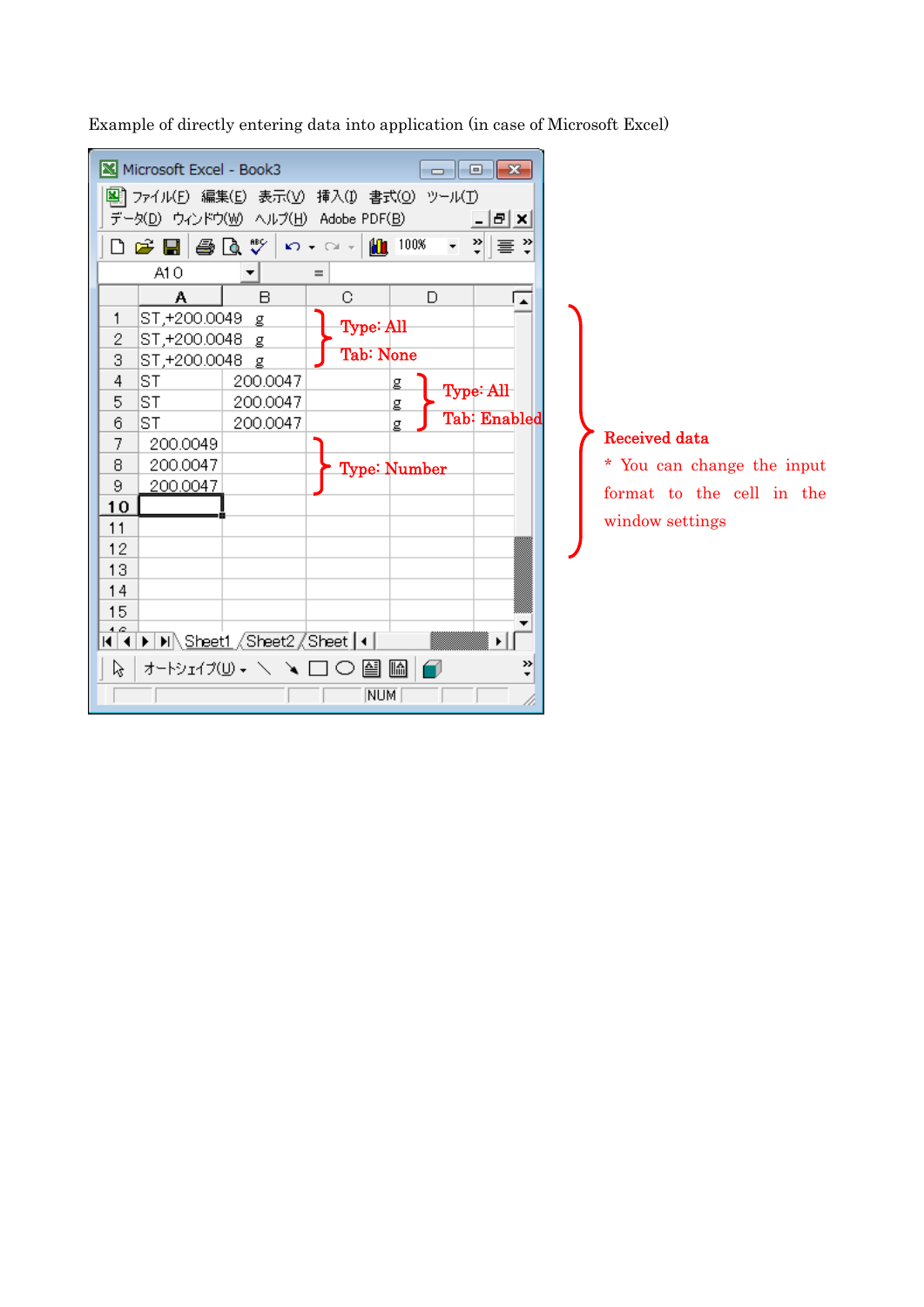### RsWeight

RsWeight performs command transmission and data reception for communication function enabled electronic balances and scales made by A&D and can graph the received data. RsWeight is useful for comparing weighing objects and confirming change over time.

RsWeight Window

RS-232C Settings (See next page)



#### Received data

\* Data can be saved in CSV format

Graph display

\* Auto scale and numerical input can be selected for X and Y axes

\* Data can be saved in JPG,BMP format